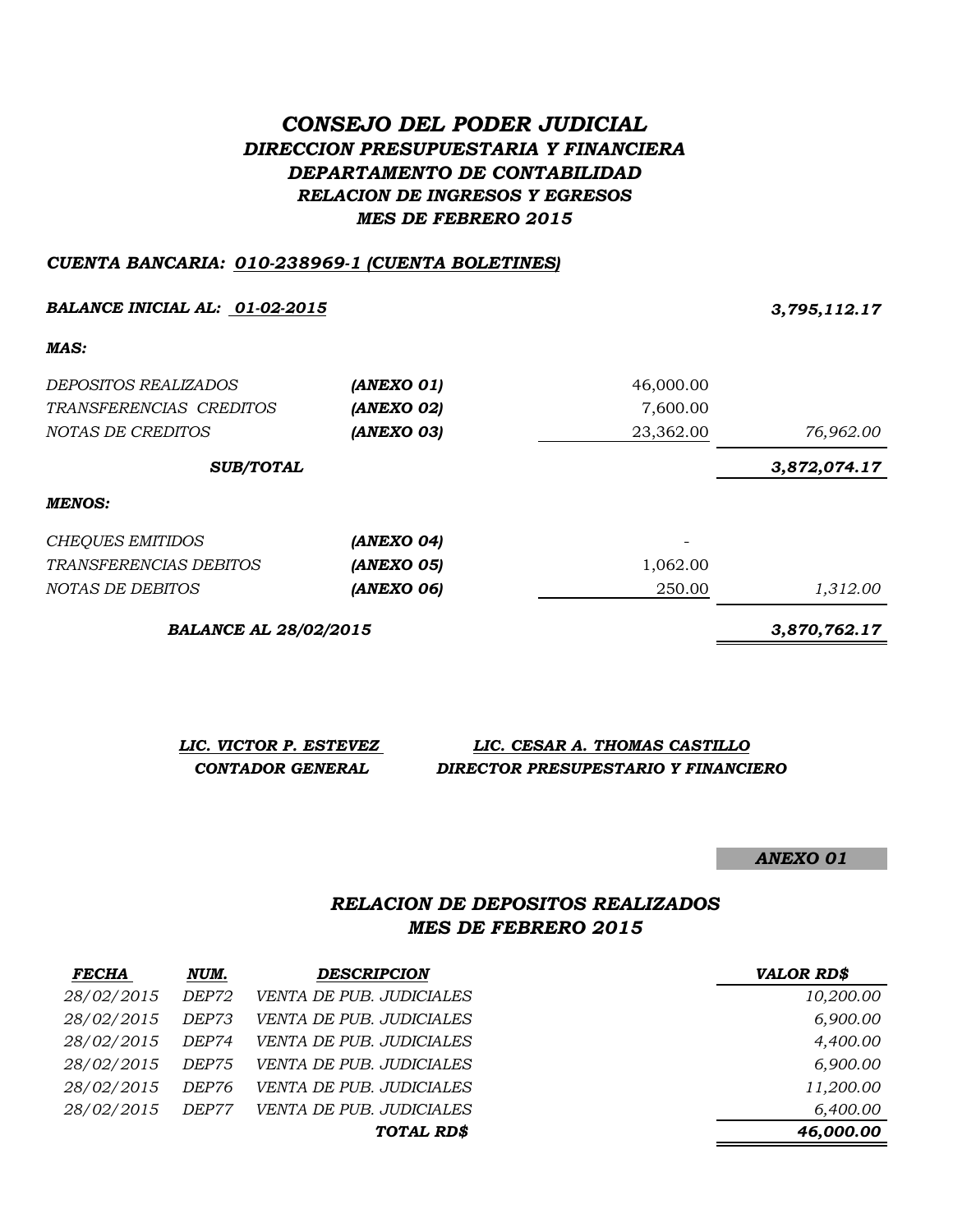*ANEXO 02*

## *RELACION DE TRANSFERENCIAS CREDITOS MES DE FEBRERO 2015*

| <b>FECHA</b> | NUM. | <b>DESCRIPCION</b>                                 | <b>VALOR RD\$</b> |
|--------------|------|----------------------------------------------------|-------------------|
| 03/02/2015   | T/C1 | TRANSFERENCIA DE FONDO                             | 7,600.00          |
|              |      | TOTAL RD\$                                         | 7,600.00          |
|              |      |                                                    | <b>ANEXO 03</b>   |
|              |      | <b>RELACION NOTAS DE CREDITOS</b>                  |                   |
|              |      | <b>MES DE FEBRERO 2015</b>                         |                   |
| <b>FECHA</b> | NUM. | <b>DESCRIPCION</b>                                 | <b>VALOR RD\$</b> |
|              |      | 28/02/2015 N/C14 VENTA DE PUB. JUDICIALES INTERIOR | 23,362.00         |
|              |      | TOTAL RD\$                                         | 23,362.00         |
|              |      |                                                    | <b>ANEXO 04</b>   |
|              |      | <b>RELACION DE CHEQUES EMITIDOS</b>                |                   |
|              |      | <b>MES DE FEBRERO 2015</b>                         |                   |
| <b>FECHA</b> | NUM. | <b>BENEFICIARIO</b>                                | <b>VALOR RD\$</b> |
|              |      | TOTAL RD\$                                         |                   |
|              |      |                                                    | <b>ANEXO 05</b>   |
|              |      | <b>RELACION DE TRANSFERENCIAS DEBITOS</b>          |                   |
|              |      | <b>MES DE FEBRERO 2015</b>                         |                   |
| <b>FECHA</b> | NUM. | <b>DESCRIPCION</b>                                 | <b>VALOR RD\$</b> |
| 24/02/2015   | T/D1 | TRANSFERENCIA DE FONDO                             | 1,062.00          |

*ANEXO 06*

 *1,062.00*

*RELACION NOTAS DE DEBITOS MES DE FEBRERO 2015*

*TOTAL RD\$*